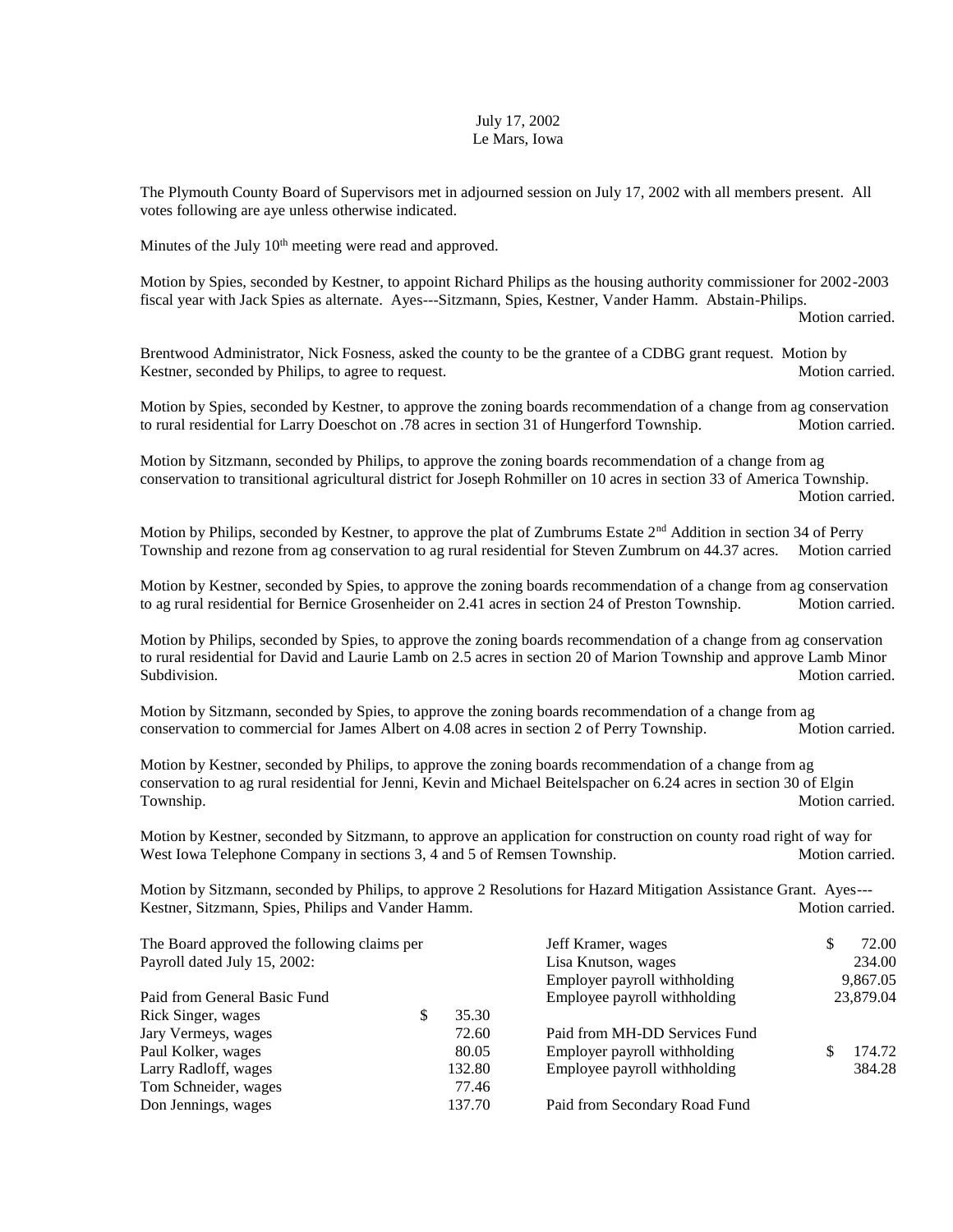| Employer payroll withholding<br>Employee payroll withholding |              | \$1,165.89<br>2,933.25 | Siouxland Reporting, transcripts<br>St Luke's Center, x-rays | \$<br>90.70<br>546.00 |
|--------------------------------------------------------------|--------------|------------------------|--------------------------------------------------------------|-----------------------|
|                                                              |              |                        | Standard Office, supplies                                    | 230.27                |
| Paid from Co Assessor Fund                                   |              |                        | Verizon Wireless, phone service                              | 33.77                 |
| Employer payroll withholding                                 | $\mathbb{S}$ | 902.28                 |                                                              |                       |
| Employee payroll withholding                                 |              | 2,436.26               | Sheriff                                                      |                       |
|                                                              |              |                        | Access Battery & Power Systems, equip                        | \$<br>78.50           |
| <b>GENERAL BASIC</b>                                         |              |                        | Akron Veterinary, dogs                                       | 26.00                 |
| <b>Board of Supervisors</b>                                  |              |                        | Bomgaars, supplies                                           | 41.66                 |
| Akron Register Tribune, proceed, election                    | \$           | 172.23                 | Branum Oil, fuel & tire repair                               | 201.55                |
| Frontier Communications, phone service                       |              | 33.86                  | Farmers Coop, fuel                                           | 204.46                |
| LeMars Daily Sentinel, proceed                               |              | 301.39                 | LeMars Veterinary, dogs                                      | 48.00                 |
| McLeod USA, phone service                                    |              | 4.44                   | M & D Inc, fuel                                              | 39.10                 |
| Remsen Bell Enterprise, proceed                              |              | 355.48                 | Mike's Inc, fuel                                             | 76.55                 |
|                                                              |              |                        | Northern Exposure, photo development                         | 23.17                 |
| Auditor                                                      |              |                        | Ply County Tire, tires                                       | 157.42                |
| Margaret Adler, election worker                              | \$           | 6.50                   | Red's Printing, supplies                                     | 209.14                |
| Akron Register-Tribune, proceed, election                    |              | 57.38                  | Rust's Western Shed, postage                                 | 19.85                 |
| Fidlar Doubleday, supplies, service agree                    |              | 4,792.61               | Susemihl's, fuel, service, repairs                           | 104.82                |
| Frontier Communications, phone service                       |              | 236.75                 |                                                              |                       |
| Barbette Grimm, election worker                              |              | 76.75                  | Recorder                                                     |                       |
| Ardis Hartmann, election worker                              |              | 65.00                  | Dist III Assoc, registration                                 | \$<br>50.00           |
| IA Secretary/State, monthly term charge                      |              | 176.13                 | Frontier Communications, phone service                       | 98.22                 |
| Marion Kilstromn, election worker                            |              | 94.80                  | McLeod USA, phone service                                    | 17.31                 |
| Elaine Klingensmith, election worker                         |              | 69.25                  |                                                              |                       |
| Joann Kots, election worker                                  |              | 65.00                  | Veterans Affairs                                             |                       |
| Audrey Kurth, election worker                                |              | 6.50                   | McLeod USA, phone service                                    | \$<br>6.44            |
| Coleen Larsen, election worker                               |              | 61.75                  |                                                              |                       |
| Virginia Leekley, election worker                            |              | 61.75                  | <b>Conservation Board</b>                                    |                       |
| LeMars Postmaster, postage due                               |              | 300.46                 | Auto Pride Car Wash, washes                                  | \$<br>33.06           |
| Jo McConnell, election worker                                |              | 61.75                  | Bak Equipment, parts                                         | 1.98                  |
| McLeod USA, phone service                                    |              | 21.39                  | Bomgaars, supplies                                           | 8.77                  |
| K. Kae Meyer, mileage                                        |              | 27.90                  | Branum Oil, service                                          | 34.30                 |
| Deloris Milbrodt, election worker                            |              | 65.00                  | Farmers Coop, elk feed                                       | 137.94                |
| Option 1, mapping maintenance                                |              | 455.00                 | Hy Vee, supplies                                             | 25.08                 |
| Alyce Toben, election worker                                 |              | 55.25                  | IACCB, books                                                 | 175.50                |
| Verizon Wireless, phone service                              |              | 24.01                  | IA Dept Natural Resources, annual fee                        | 25.00                 |
|                                                              |              |                        | Northern IA Telephone, phone service                         | 143.90                |
| Treasurer                                                    |              |                        | Orange City Sanitation, pick up                              | 97.25                 |
| Allied Document, renewals, postage due                       | \$           | 614.98                 | Red's Printing, newsletter-printing                          | 139.69                |
| Francotyp-Postalia, postage machine/reset                    |              | 7.75                   | Brian Reis, registration                                     | 10.00                 |
| Frontier Communications, phone service                       |              | 159.86                 | Sherwin Williams, supplies                                   | 109.56                |
| Int Business Machines, annual maintenance                    |              | 467.00                 | Dennis Sohl, registration                                    | 10.00                 |
| LeMars Bank & Trust, ACH order charge                        |              | 10.00                  | Verizon Wireless, cell phone                                 | 68.61                 |
| LeMars Daily Sentinel, costs                                 |              | 19.50                  |                                                              |                       |
| LeMars Postmaster, postage<br>Matt Parrott & Sons, freight   |              | 105.00<br>21.50        | Weed Commission                                              | \$<br>151.84          |
|                                                              |              | 42.24                  | A & D Enterprises, herbicides<br>Dirks Motor, service        | 19.60                 |
| McLeod USA, phone service                                    |              |                        | Schaben Industries, parts                                    | 105.06                |
| <b>County Attorney</b>                                       |              |                        |                                                              |                       |
| Crittenton Center, shelter                                   | \$           | 66.28                  | <b>Human Services</b>                                        |                       |
| Frontier Communications, phone service                       |              | 173.00                 | Amber Inn, general relief/assistance                         | \$<br>90.00           |
| IA Co Attys Assn, registration                               |              | 220.00                 | Arch Wireless, pagers                                        | 101.37                |
| McLeod USA, phone service                                    |              | 87.54                  | Campbell's Electric, work                                    | 157.88                |
| Carolyn Plueger, transcript                                  |              | 123.95                 | Culligan, water system                                       | 77.00                 |
| Dianne Schuetts, transcript                                  |              | 45.50                  | Lora DeLair, cleaning services                               | 160.00                |
|                                                              |              |                        |                                                              |                       |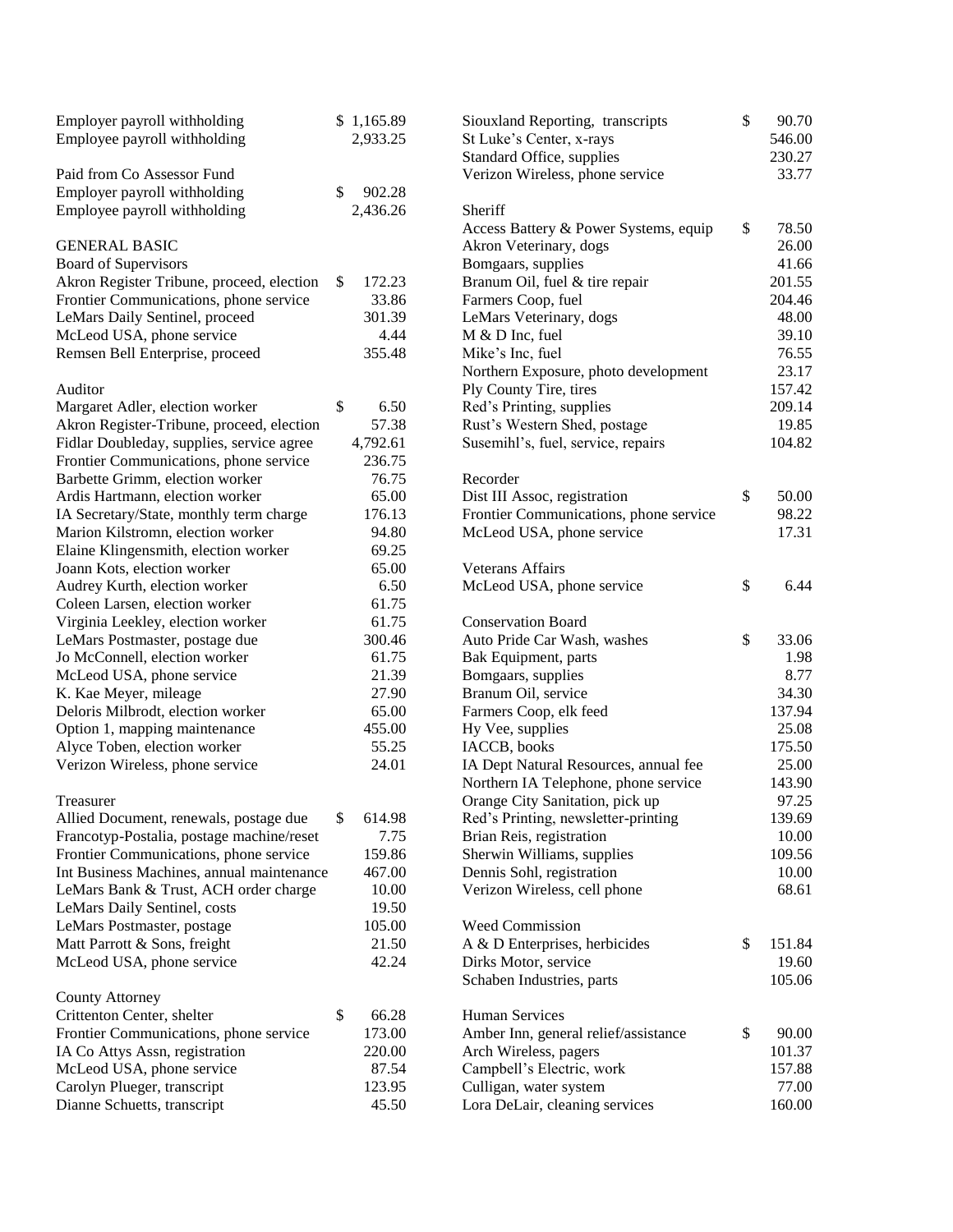| Larry Gaul, rent<br>Independent Business System, updated chip<br>Iowa Office Supply, service<br>LeMars Estates, deposits<br>Standard Office, cassette recorder<br>U.S. Cellular, phone service<br>Van's Sanitation, garbage pick-up<br>Wal-Mart, supplies                                                                                                                                                           | \$<br>200.00<br>131.00<br>130.12<br>100.00<br>355.22<br>90.28<br>33.43<br>116.39                                                    |
|---------------------------------------------------------------------------------------------------------------------------------------------------------------------------------------------------------------------------------------------------------------------------------------------------------------------------------------------------------------------------------------------------------------------|-------------------------------------------------------------------------------------------------------------------------------------|
| <b>Medical Examiner</b><br>Floyd Valley Hospital, autopsy expense                                                                                                                                                                                                                                                                                                                                                   | \$<br>63.00                                                                                                                         |
| <b>Correctional Services</b><br>Crittenton Center, services<br>Culligan, water system<br>Family Pharmacy, inmate meds<br>Fareway, supplies<br>Plymouth Life, meals<br>Sears, supplies<br>Tri-State News, subscription                                                                                                                                                                                               | \$<br>148.92<br>140.00<br>147.39<br>16.60<br>2,922.75<br>9.99<br>48.00                                                              |
| <b>District Court</b><br>Ply Co Sheriff, fees                                                                                                                                                                                                                                                                                                                                                                       | \$<br>845.13                                                                                                                        |
| Communications<br>Akron Register-Tribune, ad<br>IA Dept/Public Safety, service 3 mths<br>LeMars Daily Sentinel, ad<br>Mainstay Systems, service 3mths<br>McLeod USA, phone service<br>MidAmerican Energy, utilities<br>Remsen Bell Enterprise, ad<br>Sioux City Journal, ad<br>Verizon Wireless, phone service                                                                                                      | \$<br>21.25<br>1,200.00<br>209.85<br>228.00<br>314.59<br>241.36<br>15.60<br>147.12<br>139.50                                        |
| Courthouse<br>Aramark, mats<br>Chemco, supplies<br>Culligan, water system<br>Frontier Communications, phone service<br>Hardware Hank, materials<br>LeMars, City of, water & sewer<br>Life Skills, cleaning services<br>Maintenance Eng, light bulbs<br>McLeod USA, phone service<br>MidAmerican, gas & electric<br>Mike Anthony Plbg/Htg, repairs<br>O'Keefe Elevator, repairs<br>Van's Sanitation, garbage pick-up | \$<br>313.98<br>416.12<br>125.00<br>66.17<br>51.76<br>115.44<br>832.37<br>524.43<br>26.38<br>2,218.78<br>45.00<br>1,085.54<br>83.55 |
| Data Processing<br>Frontier Communications, DSL line<br>Int Business Machines, service contract<br>McLeod USA, phone service<br>Solutions, services agreement                                                                                                                                                                                                                                                       | \$<br>17.19<br>834.90<br>3.45<br>2,000.00                                                                                           |

| Juvenile Probation                        |             |
|-------------------------------------------|-------------|
| Cherokee Co Sheriff, fees                 | \$<br>34.00 |
| LeMars Daily Sentinel, fees               | 35.32       |
| Ply Co Sheriff, fees                      | 59.20       |
|                                           |             |
| Economic Development                      |             |
| A.C.S. Networks, domain name              | \$<br>40.00 |
| Frontier Communications, phone service    | 35.23       |
| Gary Tucker, lodging, conference expense  | 86.76       |
| U.S. Cellular, phone service              | 63.48       |
| Western IA Tourism, membership            | 500.00      |
|                                           |             |
| <b>Community Service</b>                  |             |
| Synergy Center, services                  | \$1,755.00  |
|                                           |             |
| Nondepartmental                           |             |
| C.A. Bartolozzi, ins reimb                | \$<br>61.63 |
| Roye Beene, ins reimb                     | 10.20       |
| Kay Bohnenkamp, ins reimb                 | 28.00       |
| Barbara Braun, ins reimb                  | 38.20       |
| Kris Callahan, ins reimb                  | 50.81       |
| Ina Gatts, ins reimb                      | 7.20        |
| Linda Gaumnitz, ins reimb                 | 22.00       |
| Jerry Gloden, ins reimb                   | 58.60       |
| Jerry Groenhagen, ins reimb               | 522.30      |
| Rick Groetken, ins reimb                  | 78.56       |
| Kara Harpenau, ins reimb                  | 8.04        |
| Russ Hobson, ins reimb                    | 52.20       |
| IMWCA, work comp                          | 6,018.00    |
| ISAC, membership dues                     | 4,150.00    |
| Lisa Knutson, ins reimb                   | 76.36       |
| Jeffrey Kramer, ins reimb                 | 421.92      |
| Sharon Nieman, ins reimb                  | 558.46      |
| Brian Reis, ins reimb                     | 231.12      |
| Jill Renken, ins reimb                    | 11.20       |
| Michelle Ryan, ins reimb                  | 185.02      |
| Ron Shuff, ins reimb                      | 76.28       |
| Simpco, 2002-2002 dues                    | 2,995.00    |
| Jack Spies, ins reimb                     | 25.90       |
| Mike Van Otterloo, ins reimb              | 485.60      |
| David Vander Hamm, ins reimb              | 23.60       |
| Floyd Waterbury, ins reimb                | 54.66       |
|                                           |             |
| <b>MH-DD SERVICES FUND</b>                |             |
| Mental Health Administrator               |             |
| Hope Haven, services for 6/02             | \$ 3,476.70 |
| IA Dept Human Services, services for 4/02 | 17,180.20   |
| Life Skills, services for 6/02            | 17,493.97   |
| Mid Step, services for 5 $& 6/02$         | 1,071.91    |
| MidEastern M.H.C., services for 5 & 6/02  | 202.65      |
| Sharon Nieman, mileage, cell phone        | 94.90       |
| Plymouth Life, services for $5 & 6/02$    | 20,149.50   |
| Village NW, services for 6/02             | 826.00      |
|                                           |             |
| RURAL SERVICES BASIC FUND                 |             |
| Sanitarian                                |             |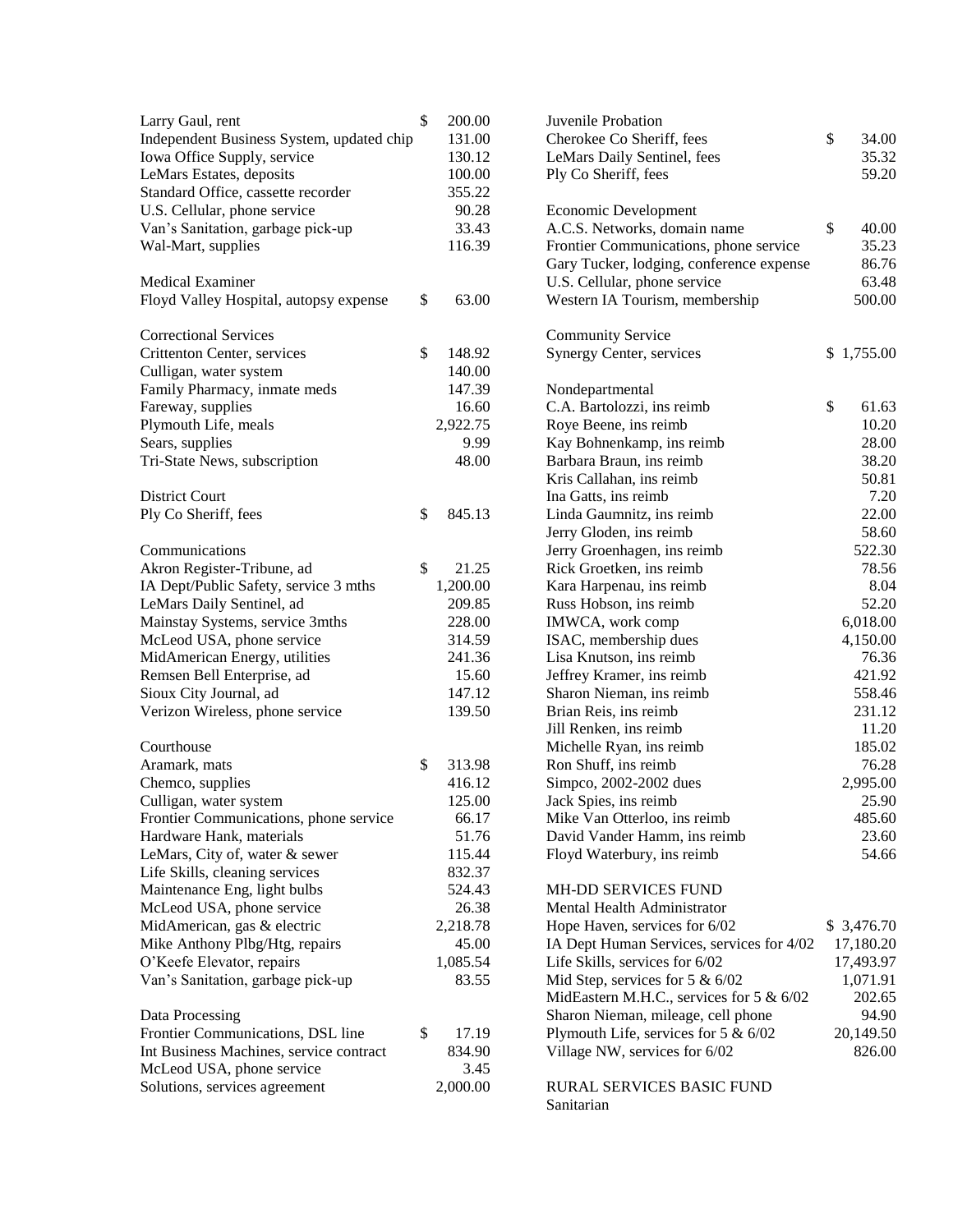| C Gordon Greene, postage, mileage                      | \$<br>114.20 | Standard Office, supplies                  | \$<br>202.95 |
|--------------------------------------------------------|--------------|--------------------------------------------|--------------|
| Tom Kockler, well closing                              | 135.15       | Luke Steeg, 6-29-02 & 7-6-02               | 45.00        |
| McLeod USA, phone service                              | 10.08        | Steffen, parts                             | 298.00       |
| Siouxland Hlth Dept, water analysis                    | 200.00       | Toliver Sales/Service, parts, service      | 230.00       |
|                                                        |              | Vern Anderson, parts                       | 6.61         |
| Zoning                                                 |              | Wagner, filters, batteries                 | 379.67       |
| David Lamb, variance reimb                             | \$<br>150.00 | West Iowa Telephone, sundry                | 20.96        |
| LeMars Daily Sentinel, notices                         | 20.98        | Ziegler, sundry                            | 157,176.15   |
| Alan Lucken, mileage, postage                          | 83.67        |                                            |              |
| McLeod USA, phone service                              | 9.51         | <b>LOCAL EMERGENCY MANAGEMENT</b>          |              |
| Standard Office, supplies                              | 6.47         | <b>Local Emergency Management Services</b> |              |
|                                                        |              | Akron Register-Tribune, ad                 | \$<br>42.50  |
| Nondepartmental                                        |              | Arnold Motor, repairs, parts               | 56.40        |
| Ply Co Solid Waste Agency, qrtly allotment \$26,447.44 |              | Frontier Communications, phone service     | 179.18       |
| Sioux Valley Rendering, dead stock pick up             | 14.00        | Fuel'N'More, fuel                          | 138.54       |
|                                                        |              | Hinton Times, ad                           | 22.50        |
| SECONDARY ROAD FUND                                    |              | LeMars, City of, utilities                 | 68.83        |
| County Engineer                                        |              | LeMars Daily Sentinel, ad                  | 133.40       |
| Aramark Uniform, sundry                                | \$<br>190.83 | LeMars Truck Stop, fuel                    | 9.00         |
| Branum Oil, fuel                                       | 379.48       | Mediacom, contract services                | 32.82        |
| Charlie's Repair, fuel                                 | 469.27       | MidAmerican, utilities                     | 78.09        |
| Chief Supply, supplies                                 | 59.22        | Remsen Bell Enterprises, ad                | 23.40        |
| Cooperative Gas/Oil, tires & tubes                     | 263.00       | Verizon Wireless, phone service            | 1.08         |
| Electronic Engineering, equipment, parts               | 411.16       |                                            |              |
| Farmers Coop, fuel                                     | 2,222.65     | CO ASSESSOR AGENCY FUND                    |              |
| Helen Galles, buildings                                | 60.00        | Co Assessor                                |              |
|                                                        |              |                                            | \$           |
| Great Plains, filters, parts                           | 319.42       | Frontier Communications, phone service     | 82.02        |
| Gus Pech Mfg, parts                                    | 54.00        | Hewlett-Packard, maintenance               | 549.00       |
| Hardware Hank, tools, buildings                        | 58.12        | Int Business Machines, maintenance         | 336.00       |
| Harper Brush Works, buildings                          | 102.50       | McLeod USA, phone service                  | 22.53        |
| Heartland Car Care, tires & tubes                      | 196.80       | Office Systems, maintenance                | 12.48        |
| Hentges Oil, oil, gasoline, fuel                       | 8,737.98     | Verizon Wireless, phone service            | 24.01        |
| Herbst Construction, project                           | 5,221.66     |                                            |              |
| Hickory Tech, sundry                                   | 40.36        | E911FUND                                   |              |
| City of Hinton, sundry                                 | 14.40        | E911                                       |              |
| Brent Hobson, grounds                                  | 110.00       | Cummins Diesel, contract                   | \$<br>325.00 |
| J-W Tank Line, fuel                                    | 317.75       | Frontier Communications, ali lines         | 516.07       |
| Jim's Hardware, parts                                  | 26.46        | Frontier Communications, lines             | 571.59       |
| LeMars Glass, parts                                    | 91.13        | HickoryTech, Akron trunk                   | 126.94       |
| Linweld, supplies                                      | 239.02       | Louis Huewe, repair & replace              | 201.50       |
| Mai Welding, supplies                                  | 164.50       | Iowa Prison Industries, supplies           | 1,164.00     |
| Margaret Mayrose, damages                              | 1,050.00     | Lisa Knutson, postage reimb                | 29.90        |
| MidAmerican, buildings                                 | 132.76       | McLeod USA, phone service                  | 10.28        |
| Midwest Wheel, parts                                   | 574.90       | Northern Iowa Telephone, database          | 693.60       |
| Mike's Inc, fuel                                       | 1,018.63     | Qwest, trunk lines                         | 518.40       |
| MRCI, supplies                                         | 511.25       | Dan Ruhland, repair & replace              | 201.50       |
| Nelson Electric, parts                                 | 5.88         | West Iowa Telephone, database              | 1,180.89     |
| Mark Neyen, damages                                    | 917.00       |                                            |              |
| <b>OMNI Rail Products, project</b>                     | 7,552.00     | HANDWRITTEN WARRANTS                       |              |
| Parsons Equipment, tools                               | 71.13        |                                            |              |
| Ply Ready Mix, concrete work                           | 2,386.25     | <b>GENERAL BASIC FUND</b>                  |              |
| Road Machine/Supply, parts                             | 452.91       | <b>County Attorney</b>                     |              |
| Rolling Oil, fuel                                      | 1,081.00     | Darin Raymond, expense in Michigan         | \$<br>362.44 |
| Doris Ruhland, damages                                 | 385.00       | Hertz Rental, vehicle rental               | 247.96       |
| Schorg's Amoco, fuel                                   | 460.40       | Washington Co Sheriff, fees                | 35.50        |
| Share Crop, miscellaneous                              | 58.76        |                                            |              |
|                                                        |              |                                            |              |